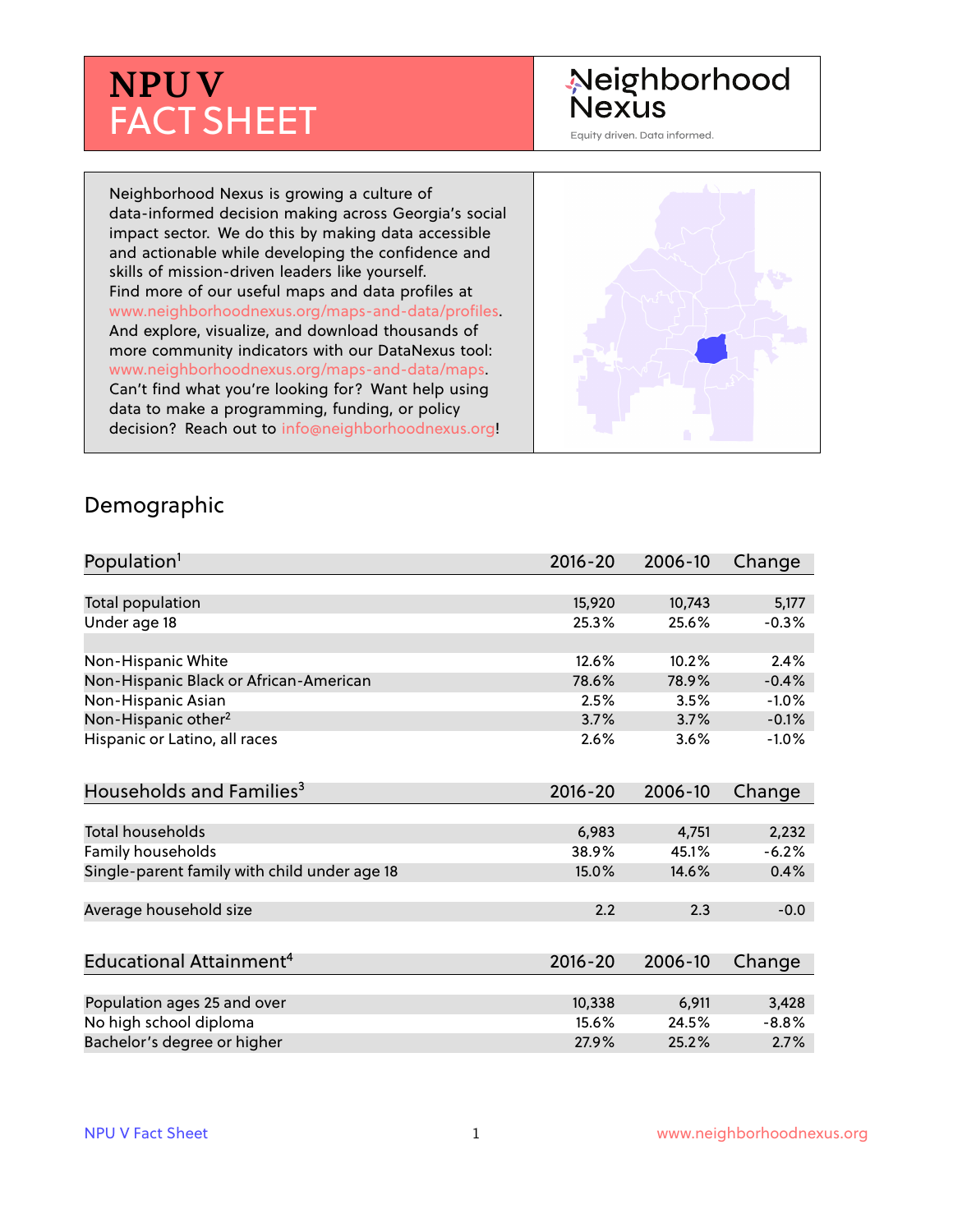## Change Measures, continued...

| Employment <sup>5</sup>                            | $2016 - 20$ | 2006-10     | Change   |
|----------------------------------------------------|-------------|-------------|----------|
|                                                    |             |             |          |
| Total workers residing in NPU                      | 6,292       | 5,318       | 974      |
| Workers with earnings \$1250/month or less         | 25.0%       | 35.8%       | $-10.9%$ |
| Workers with earnings \$1251/month to \$3333/month | 38.7%       | 46.8%       | $-8.0%$  |
| Workers with earnings greater than \$3333/month    | 36.3%       | 17.4%       | 18.9%    |
| Total jobs located in NPU                          | 3,286       | 4,144       | $-858$   |
| Jobs with earnings \$1250/month or less            | 19.7%       | 28.0%       | $-8.3%$  |
| Jobs with earnings \$1251/month to \$3333/month    | 35.3%       | 48.7%       | $-13.4%$ |
| Jobs with earnings greater than \$3333/month       | 45.0%       | 23.3%       | 21.7%    |
|                                                    |             |             |          |
| Jobs/workers ratio                                 | 0.5         | 0.8         | $-0.3$   |
|                                                    | $2016 - 20$ |             |          |
| Income and Poverty <sup>6</sup>                    |             | 2006-10     | Change   |
| Median household income                            | \$28,272    | \$21,729    | \$6,543  |
|                                                    |             |             |          |
| Population for whom poverty status is determined   | 15,819      | 10,725      | 5,094    |
| Population below poverty                           | 36.3%       | 36.8%       | $-0.5%$  |
|                                                    |             |             |          |
| Housing <sup>7</sup>                               | $2016 - 20$ | 2006-10     | Change   |
| Total housing units                                | 8,462       | 7,092       | 1,369    |
|                                                    | 82.5%       | 67.0%       | 15.5%    |
| Occupied housing units                             |             |             |          |
| Vacant housing units                               | 17.5%       | 33.0%       | $-15.5%$ |
| Occupied housing units                             | 6,983       | 4,751       | 2,232    |
| Owner occupied housing units                       | 22.7%       | 38.4%       | $-15.8%$ |
| Renter occupied housing units                      | 77.3%       | 61.6%       | 15.8%    |
|                                                    |             |             |          |
| Access to a Vehicle <sup>8</sup>                   | $2016 - 20$ | 2006-10     | Change   |
|                                                    |             |             |          |
| Occupied housing units                             | 6,983       | 4,751       | 2,232    |
| No vehicle available                               | 30.9%       | 37.4%       | $-6.5%$  |
|                                                    |             |             |          |
| Crime Rates, per 10,000 Population <sup>9</sup>    | 2017-21     | $2012 - 16$ | Change   |
|                                                    |             |             |          |
| All Part I crimes                                  | 688.9       | 1,036.0     | $-347.1$ |
| Violent crime                                      | 144.1       | 212.8       | $-68.7$  |
| Murder                                             | 5.2         | 5.1         | 0.1      |
| Robbery                                            | 38.6        | 89.8        | $-51.3$  |
| Aggravated assault                                 | 100.4       | 117.8       | $-17.5$  |
| Property crime                                     | 544.8       | 823.3       | $-278.4$ |
| <b>Burglary</b>                                    | 77.3        | 195.3       | $-118.0$ |
| Larceny                                            | 351.6       | 428.4       | $-76.8$  |
| Vehicle theft                                      | 116.0       | 199.6       | $-83.6$  |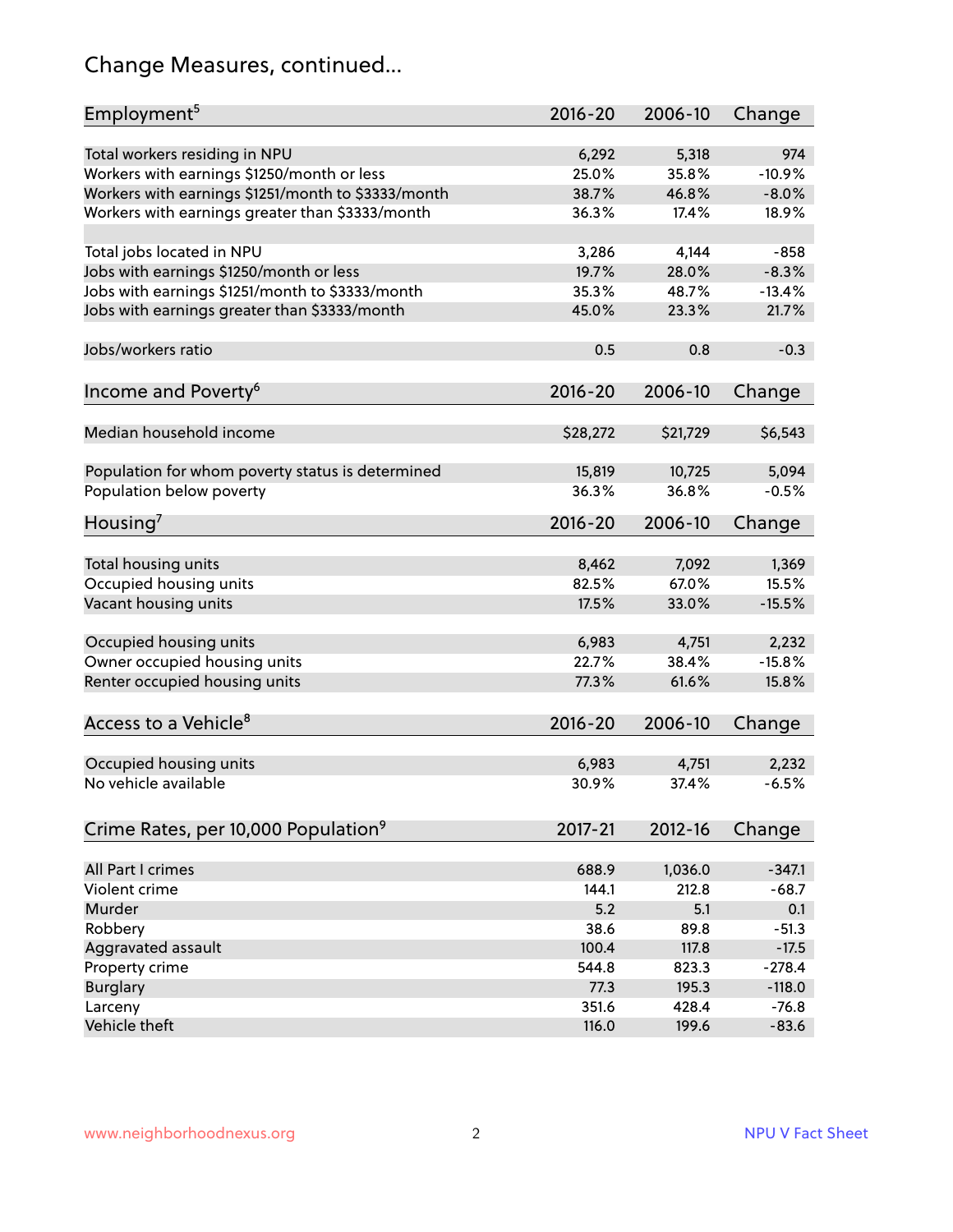## Current Data: Demographic

| Sex and Age, 2016-20 <sup>10</sup>                    | Estimate        | Margin of Error |
|-------------------------------------------------------|-----------------|-----------------|
| Total population                                      | 15,920          | $\pm$ 1,928     |
| Male                                                  | 49.0%           | $\pm$ 4.7%      |
| Female                                                | 51.0%           | $\pm 2.4\%$     |
| Under 5 years                                         | 7.1%            | $\pm 2.2\%$     |
| 5 to 9 years                                          | 8.5%            | $\pm 2.5\%$     |
| 10 to 14 years                                        | 6.2%            | $\pm 2.5\%$     |
| 15 to 19 years                                        | 5.3%            | $\pm 2.1\%$     |
| 20 to 24 years                                        | 8.0%            | $\pm 2.0\%$     |
| 25 to 34 years                                        | 21.6%           | $\pm$ 3.7%      |
| 35 to 44 years                                        | 16.4%           | $\pm 2.9\%$     |
| 45 to 54 years                                        | 9.4%            | ±1.8%           |
| 55 to 59 years                                        | 3.9%            | $\pm$ 0.8%      |
| 60 to 64 years                                        | 5.0%            | $\pm 1.1\%$     |
| 65 to 74 years                                        | 6.1%            | $\pm 1.3\%$     |
| 75 to 84 years                                        | 2.1%            | $\pm$ 0.7%      |
| 85 years and over                                     | 0.4%            | $\pm$ 0.3%      |
| Median age (years)                                    | 32.1            | $\pm$ 0.5       |
| Race and Ethnicity, 2016-20 <sup>11</sup>             | <b>Estimate</b> | Margin of Error |
| Total population                                      | 15,920          | $\pm$ 1,928     |
| Hispanic or Latino (of any race)                      | 2.6%            | $\pm 1.0\%$     |
| Not Hispanic or Latino                                | 97.4%           | $\pm 2.5\%$     |
| White alone                                           | 12.6%           | $\pm 1.5\%$     |
| Black or African American alone                       | 78.6%           | $\pm$ 7.1%      |
| American Indian and Alaska Native alone               | 0.1%            | $\pm$ 0.2%      |
| Asian alone                                           | 2.5%            | $\pm1.6\%$      |
| Native Hawaiian and other Pacific Islander alone      | 0.0%            | $\pm$ 0.2%      |
| Some other race alone                                 | 0.0%            | $\pm$ 0.2%      |
| Two or more races                                     | 3.6%            | $\pm 1.6\%$     |
| U.S. Citizenship Status, 2016-20 <sup>12</sup>        | <b>Estimate</b> | Margin of Error |
| Foreign-born population                               | 814             | $\pm$ 349       |
| Naturalized U.S. citizen                              | 62.7%           | ±23.7%          |
| Not a U.S. citizen                                    | 37.3%           | $\pm$ 5.1%      |
| Citizen, Voting Age Population, 2016-20 <sup>13</sup> | <b>Estimate</b> | Margin of Error |
| Citizen, 18 and over population                       | 11,581          | $\pm$ 1,150     |
| Male                                                  | 50.4%           | ±6.8%           |
| Female                                                | 49.6%           | $\pm 1.6\%$     |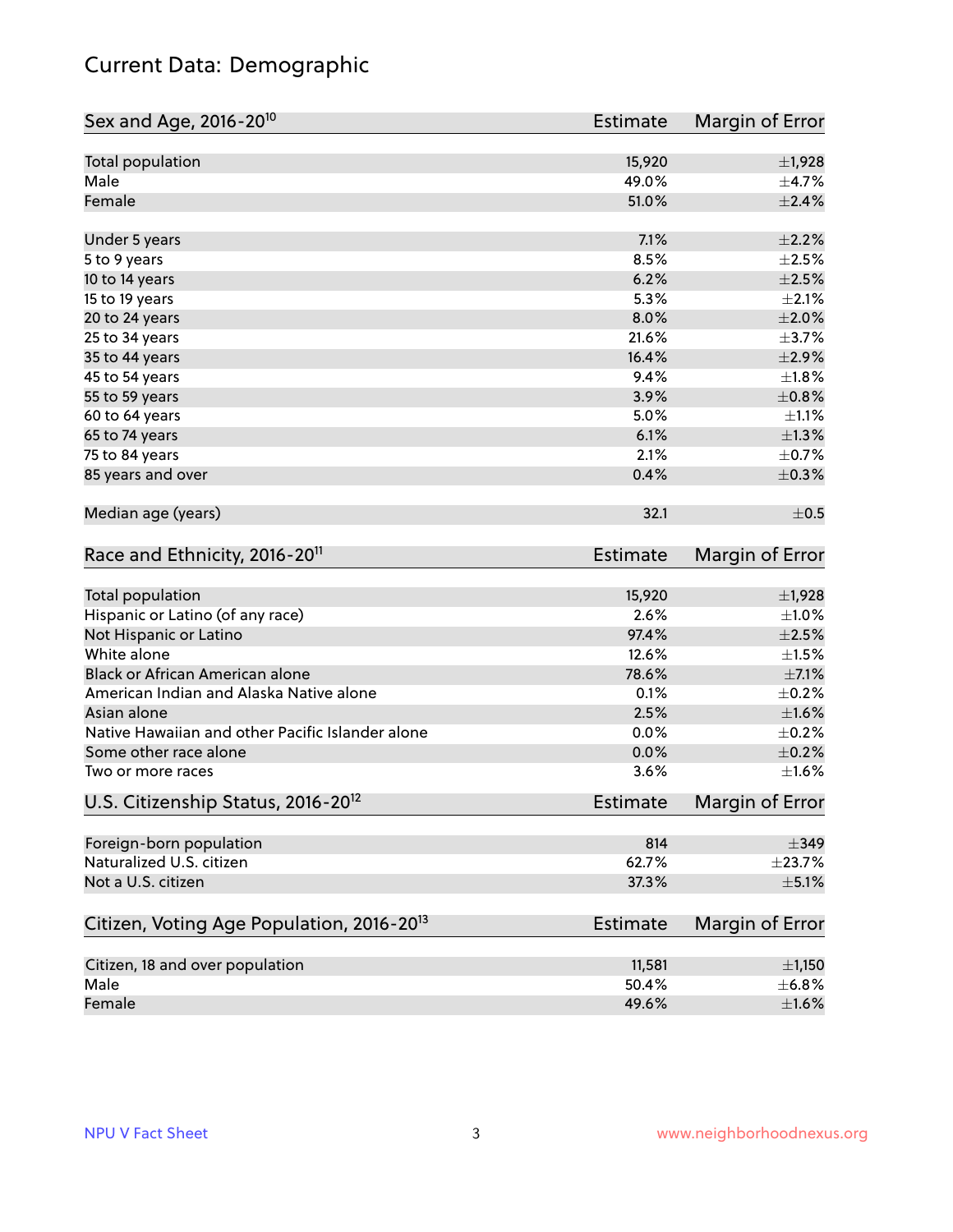#### Current Data: Economic

| Income, 2016-20 <sup>14</sup>                           | Estimate | Margin of Error |
|---------------------------------------------------------|----------|-----------------|
| All households                                          | 6,983    | $\pm$ 794       |
| Less than \$10,000                                      | 20.2%    | $\pm$ 9.0%      |
| \$10,000 to \$14,999                                    | 10.2%    | $\pm$ 3.1%      |
| \$15,000 to \$24,999                                    | 15.6%    | $\pm$ 3.8%      |
| \$25,000 to \$34,999                                    | 13.8%    | $\pm$ 3.9%      |
|                                                         | 13.3%    | $\pm$ 3.8%      |
| \$35,000 to \$49,999                                    | 11.1%    |                 |
| \$50,000 to \$74,999                                    |          | $\pm$ 3.1%      |
| \$75,000 to \$99,999                                    | 6.1%     | $\pm1.8\%$      |
| \$100,000 to \$149,999                                  | 4.0%     | $\pm$ 1.2%      |
| \$150,000 to \$199,999                                  | 3.2%     | $\pm 1.2\%$     |
| \$200,000 or more                                       | 2.6%     | $\pm$ 1.3%      |
| Median household income (dollars)                       | \$28,272 | ±1,917          |
| Mean household income (dollars)                         | \$46,118 | $\pm$ 1,508     |
| Households with earnings                                | 73.8%    | $\pm$ 7.2%      |
| Mean earnings (dollars)                                 | \$53,672 | ±10,671         |
| Households with Social Security                         | 23.5%    | $\pm$ 3.7%      |
| Mean Social Security income (dollars)                   | \$10,612 | $\pm$ 573       |
| Households with retirement income                       | 6.1%     | $\pm 1.5\%$     |
| Mean retirement income (dollars)                        | \$27,738 | $\pm$ 9,264     |
| Households with Supplemental Security Income            | 8.5%     | $\pm 2.6\%$     |
| Mean Supplemental Security Income (dollars)             | \$8,603  | $\pm$ 3,916     |
| Households with cash public assistance income           | 2.8%     | $\pm 2.2\%$     |
| Mean cash public assistance income (dollars)            | \$377    | $\pm$ 337       |
| Households with Food Stamp/SNAP benefits in the past 12 | 31.6%    | $\pm$ 5.4%      |
| months                                                  |          |                 |
| Family households                                       | 2,716    | ±429            |
| Less than \$10,000                                      | 16.2%    | $\pm$ 9.3%      |
| \$10,000 to \$14,999                                    | 5.5%     | ±2.8%           |
| \$15,000 to \$24,999                                    | 13.8%    | $\pm$ 4.5%      |
| \$25,000 to \$34,999                                    | 18.5%    | $\pm$ 8.9%      |
| \$35,000 to \$49,999                                    | 14.0%    | $\pm$ 4.7%      |
| \$50,000 to \$74,999                                    | 11.5%    | $\pm$ 4.2%      |
| \$75,000 to \$99,999                                    | 5.9%     | $\pm 3.0\%$     |
| \$100,000 to \$149,999                                  | 4.4%     | $\pm 2.3\%$     |
|                                                         |          |                 |
| \$150,000 to \$199,999                                  | 4.3%     | $\pm 2.2\%$     |
| \$200,000 or more                                       | 5.9%     | ±3.3%           |
| Median family income (dollars)                          | \$32,840 | $\pm 2,029$     |
| Mean family income (dollars)                            | \$60,503 | ±7,494          |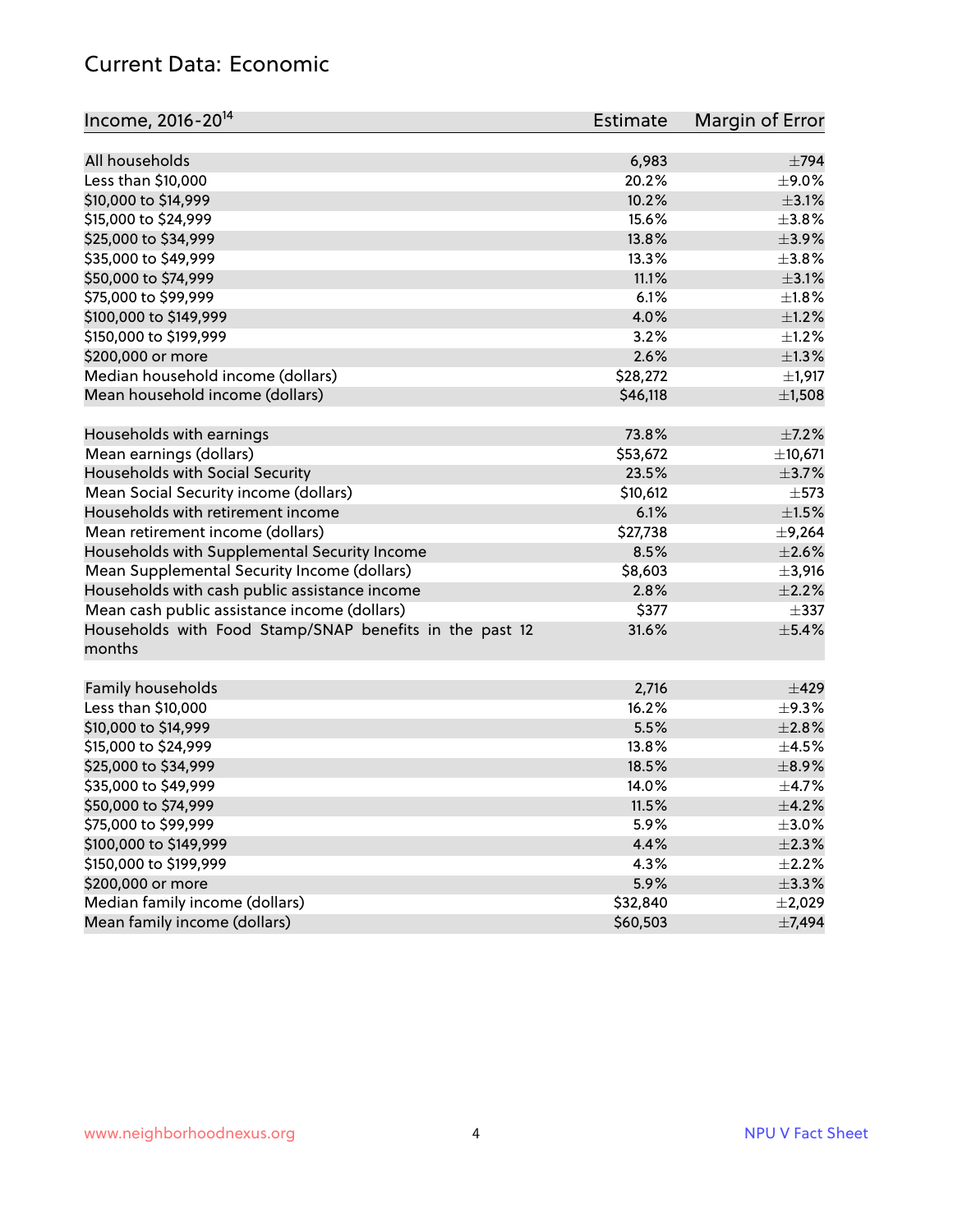## Current Data: Economic, continued...

| Income, 2016-20, continued <sup>15</sup>                              | <b>Estimate</b> | <b>Margin of Error</b> |
|-----------------------------------------------------------------------|-----------------|------------------------|
|                                                                       |                 |                        |
| Nonfamily households                                                  | 4,267           | $\pm 733$              |
| Median nonfamily income (dollars)                                     | \$21,157        | ±1,640                 |
| Mean nonfamily income (dollars)                                       | \$35,249        | ±7,906                 |
| Median earnings for workers (dollars)                                 | \$26,802        | $\pm$ 1,341            |
| Median earnings for male full-time, year-round workers                | \$39,343        | ±4,569                 |
| (dollars)                                                             |                 |                        |
| Median earnings for female full-time, year-round workers<br>(dollars) | \$33,859        | $\pm$ 1,484            |
| Per capita income (dollars)                                           | \$21,761        | ±3,664                 |
| Families Below Poverty Level, 2016-20 <sup>16</sup>                   | Estimate        | <b>Margin of Error</b> |
|                                                                       |                 |                        |
| <b>All Families</b>                                                   | 2,716           | $\pm 429$              |
| Percent below poverty                                                 | 29.5%           | $\pm$ 9.2%             |
| Families with related children under 18 years                         | 1,664           | $\pm$ 404              |
| Percent below poverty                                                 | 41.9%           | ±13.1%                 |
| Families with related children under 5 years only                     | 274             | $\pm$ 135              |
| Percent below poverty                                                 | 16.8%           | ±25.9%                 |
| Married couple families                                               | 788             | $\pm$ 164              |
| Percent below poverty                                                 | 4.7%            | $\pm$ 5.8%             |
| Married couple families with related children under 18 years          | 320             | $\pm$ 122              |
| Percent below poverty                                                 | 4.1%            | ±12.0%                 |
| Married couple families with related children under 5 years           | 153             | ±92                    |
| Percent below poverty                                                 | $0.0\%$         | ±24.7%                 |
| Families with female householder, no spouse present                   | 1,553           | $\pm$ 338              |
| Percent below poverty                                                 | 48.2%           | ±14.4%                 |
| Families with female householder, no spouse present with              | 1,149           | $\pm$ 322              |
| related children under 18 years                                       |                 |                        |
| Percent below poverty                                                 | 58.5%           | ±16.9%                 |
| Families with female householder, no spouse present with              | 106             | $\pm$ 82               |
| related children under 5 years                                        |                 |                        |
| Percent below poverty                                                 | 38.7%           | $\pm$ 39.3%            |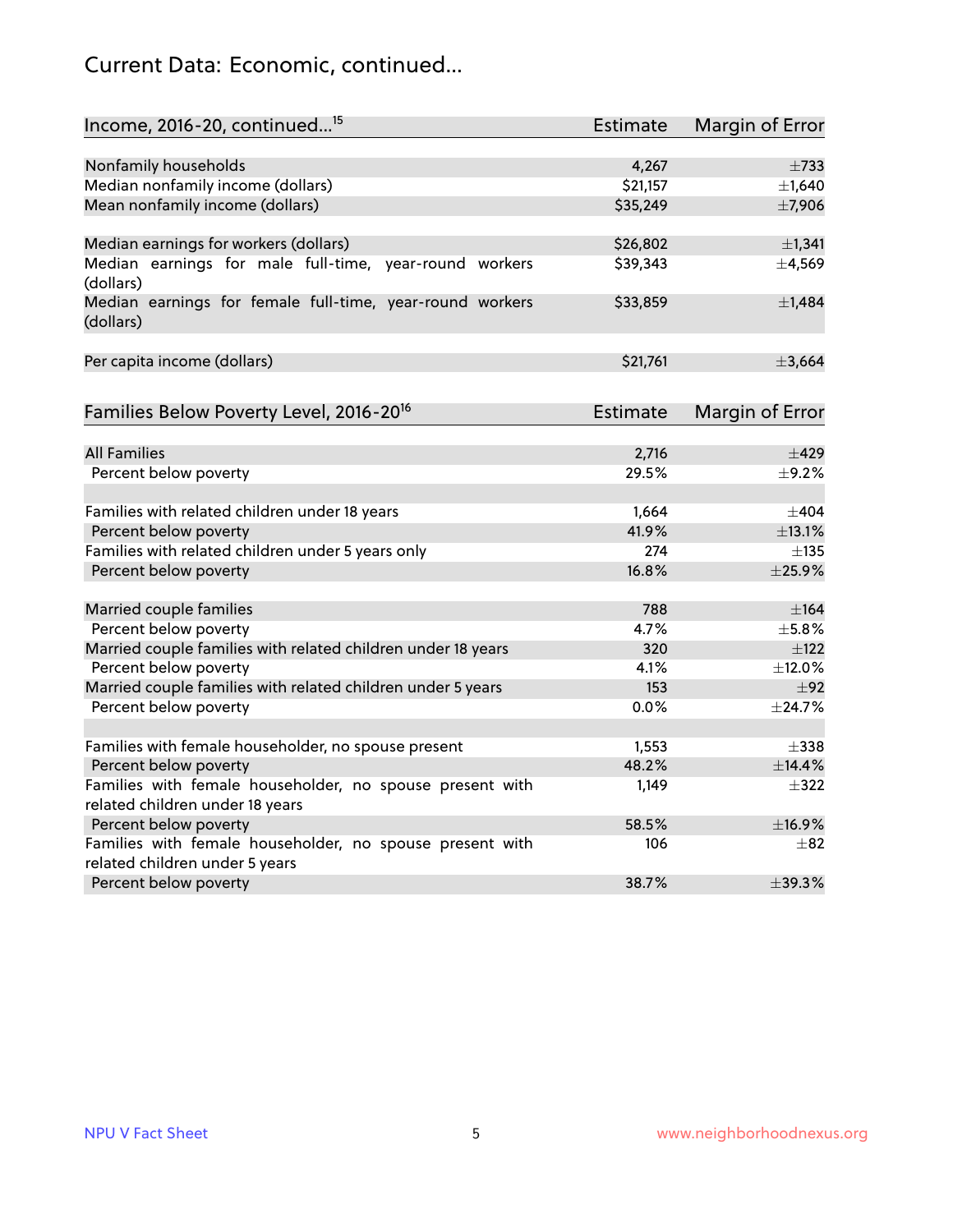#### Current Data: Economic, continued...

| People Below Poverty Level, 2016-20 <sup>17</sup> | <b>Estimate</b> | Margin of Error |
|---------------------------------------------------|-----------------|-----------------|
|                                                   |                 |                 |
| Total population                                  | 15,819          | $\pm$ 1,922     |
| Percent below poverty                             | 36.3%           | $\pm$ 7.8%      |
| Population under 18 years                         | 3,957           | $\pm 755$       |
| Percent below poverty                             | 51.9%           | $\pm$ 9.9%      |
| Population 18 years and over                      | 11,863          | $\pm$ 1,114     |
| Percent below poverty                             | 31.1%           | $\pm$ 6.0%      |
| Population 18 to 64 years                         | 10,507          | $\pm$ 1,081     |
| Percent below poverty                             | 31.2%           | $\pm$ 6.7%      |
| Population 65 years and over                      | 1,356           | $\pm 271$       |
| Percent below poverty                             | 30.3%           | $+7.3%$         |

| Poverty by Race/Ethnicity, 2016-20 <sup>18</sup><br>Estimate |        | Margin of Error |  |
|--------------------------------------------------------------|--------|-----------------|--|
|                                                              |        |                 |  |
| Non-Hispanic White population                                | 1,987  | $\pm$ 339       |  |
| Percent below poverty                                        | 12.7%  | $\pm$ 5.6%      |  |
| <b>Black population</b>                                      | 12,442 | $\pm$ 1,890     |  |
| Percent below poverty                                        | 41.4%  | $\pm$ 9.3%      |  |
| Asian population                                             | 399    | $\pm 263$       |  |
| Percent below poverty                                        | 19.8%  | $\pm$ 18.3%     |  |
| Hispanic or Latino population                                | 421    | $\pm 163$       |  |
| Percent below poverty                                        | 21.4%  | ±16.0%          |  |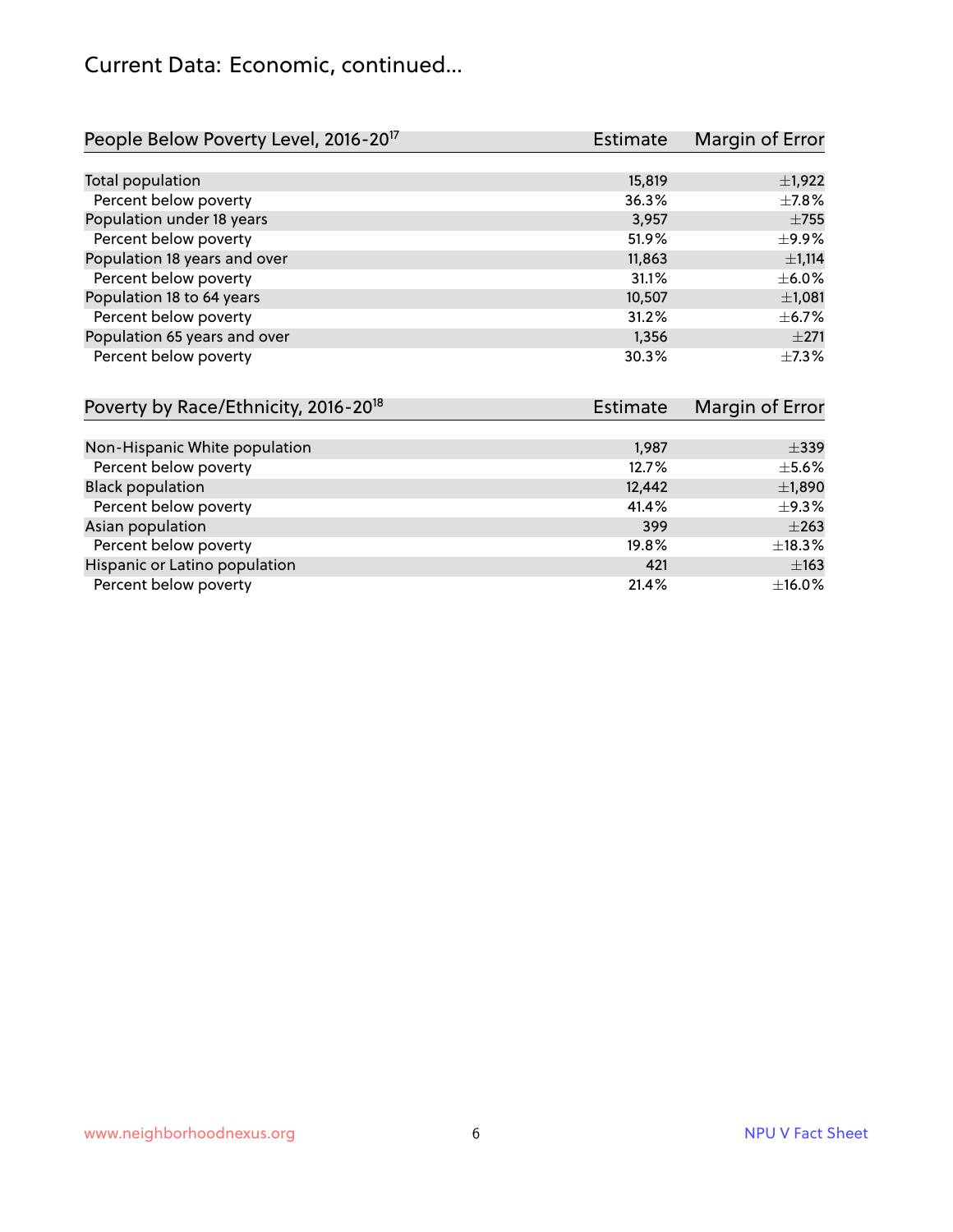## Current Data: Employment

| Employment Status, 2016-20 <sup>19</sup>                                    | <b>Estimate</b> | Margin of Error |
|-----------------------------------------------------------------------------|-----------------|-----------------|
|                                                                             |                 |                 |
| Population 16 years and over                                                | 12,286          | ±1,285          |
| In labor force                                                              | 66.0%           | $\pm$ 4.2%      |
| Civilian labor force                                                        | 65.9%           | $\pm$ 4.2%      |
| Employed                                                                    | 59.7%           | ±4.8%           |
| Unemployed                                                                  | 6.3%            | $\pm 2.2\%$     |
| <b>Armed Forces</b>                                                         | 0.1%            | $\pm$ 1.4%      |
| Not in labor force                                                          | 34.0%           | $\pm$ 3.2%      |
| Civilian labor force                                                        | 8,099           | $\pm$ 992       |
|                                                                             |                 |                 |
| <b>Unemployment Rate</b>                                                    | 9.5%            | $\pm$ 3.4%      |
| Females 16 years and over                                                   | 5,992           | $\pm 602$       |
| In labor force                                                              | 65.1%           | $\pm$ 5.6%      |
| Civilian labor force                                                        | 65.1%           | $\pm$ 5.6%      |
| Employed                                                                    | 60.6%           | $\pm$ 6.0%      |
|                                                                             |                 |                 |
| Own children of the householder under 6 years                               | 1,313           | $\pm 413$       |
| All parents in family in labor force                                        | 78.5%           | ±13.8%          |
|                                                                             |                 |                 |
| Own children of the householder 6 to 17 years                               | 2,401           | $\pm 763$       |
| All parents in family in labor force                                        | 90.8%           | ±11.5%          |
|                                                                             |                 |                 |
| Industry, 2016-20 <sup>20</sup>                                             | <b>Estimate</b> | Margin of Error |
|                                                                             |                 |                 |
| Civilian employed population 16 years and over                              | 7,329           | $\pm$ 971       |
| Agriculture, forestry, fishing and hunting, and mining                      | 0.2%            | $\pm$ 0.7%      |
| Construction                                                                | 1.7%            | ±1.0%           |
| Manufacturing                                                               | 5.9%            | $\pm$ 4.2%      |
| Wholesale trade                                                             | 1.1%            | $\pm$ 0.9%      |
| Retail trade                                                                | 9.4%            | $\pm 2.1\%$     |
| Transportation and warehousing, and utilities                               | 12.7%           | $\pm$ 8.2%      |
| Information                                                                 | 2.9%            | $\pm1.7\%$      |
| Finance and insurance, and real estate and rental and leasing               | 5.2%            | $\pm 2.9\%$     |
| Professional, scientific, and management, and administrative                | 16.4%           | ±4.8%           |
| and waste management services                                               |                 |                 |
| Educational services, and health care and social assistance                 | 23.4%           | $\pm$ 4.2%      |
| Arts, entertainment, and recreation, and accommodation and<br>food services | 13.5%           | $\pm 2.3\%$     |
| Other services, except public administration                                | 3.9%            | $\pm 1.5\%$     |
| Public administration                                                       | 3.7%            | $\pm$ 1.2%      |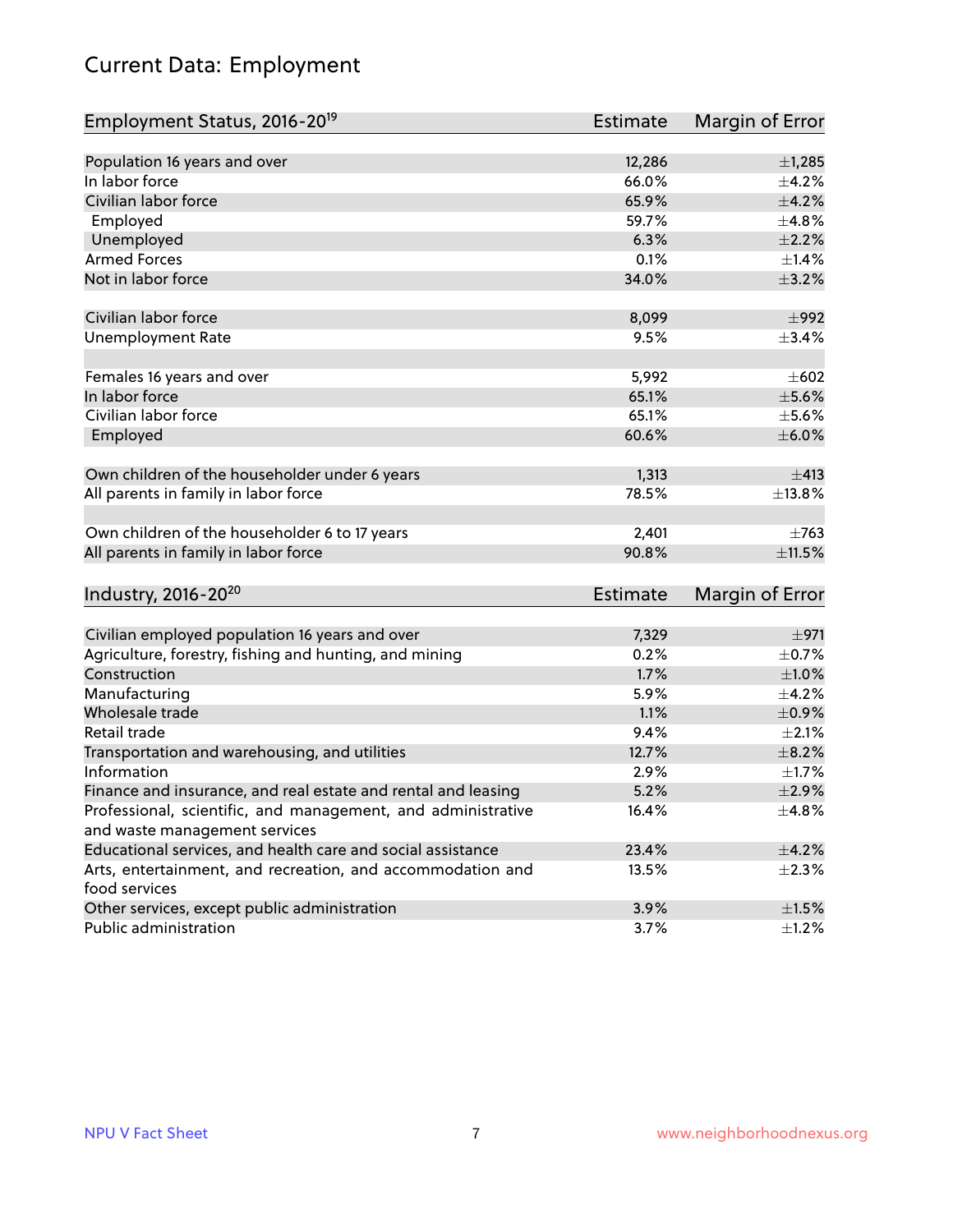## Current Data: Employment, continued...

| Occupation, 2016-20 <sup>21</sup>                                         | <b>Estimate</b> | Margin of Error |
|---------------------------------------------------------------------------|-----------------|-----------------|
| Civilian employed population 16 years and over                            | 7,329           | ±971            |
| Management, business, science, and arts occupations                       | 32.4%           | $\pm1.6\%$      |
| Service occupations                                                       | 23.2%           | $\pm$ 5.0%      |
| Sales and office occupations                                              | 25.5%           | $\pm$ 5.0%      |
| Natural resources, construction, and maintenance occupations              | 1.9%            | $\pm 1.3\%$     |
| Production, transportation, and material moving occupations               | 17.0%           | $\pm$ 8.8%      |
| Class of Worker, 2016-20 <sup>22</sup>                                    | <b>Estimate</b> | Margin of Error |
| Civilian employed population 16 years and over                            | 7,329           | ±971            |
| Private wage and salary workers                                           | 83.0%           | $\pm$ 6.5%      |
| <b>Government workers</b>                                                 | 14.0%           | ±2.8%           |
| Self-employed in own not incorporated business workers                    | 2.9%            | $\pm 1.2\%$     |
| Unpaid family workers                                                     | 0.0%            | $\pm$ 0.7%      |
| Job Flows, 2019 <sup>23</sup>                                             |                 | 2019            |
| Total Jobs in NPU                                                         |                 | 3,286           |
| Held by residents of NPU                                                  |                 | 2.0%            |
| Held by non-residents of NPU                                              |                 | 98.0%           |
| Jobs by Industry Sector, 2019 <sup>24</sup>                               |                 | 2019            |
| Total Jobs in NPU                                                         |                 | 3,286           |
| <b>Goods Producing sectors</b>                                            |                 | 12.1%           |
| Trade, Transportation, and Utilities sectors                              |                 | 23.8%           |
| All Other Services sectors                                                |                 | 64.1%           |
|                                                                           |                 |                 |
| Total Jobs in NPU held by NPU residents<br><b>Goods Producing sectors</b> |                 | 67<br>11.9%     |
| Trade, Transportation, and Utilities sectors                              |                 | 16.4%           |
| All Other Services sectors                                                |                 | 71.6%           |
| Jobs by Earnings, 2019 <sup>25</sup>                                      |                 | 2019            |
|                                                                           |                 |                 |
| Total Jobs in NPU                                                         |                 | 3,286           |
| Jobs with earnings \$1250/month or less                                   |                 | 19.7%           |
| Jobs with earnings \$1251/month to \$3333/month                           |                 | 35.3%           |
| Jobs with earnings greater than \$3333/month                              |                 | 45.0%           |
| Total Jobs in NPU held by NPU residents                                   |                 | 67              |
| Jobs with earnings \$1250/month or less                                   |                 | 28.4%           |
| Jobs with earnings \$1251/month to \$3333/month                           |                 | 38.8%           |
| Jobs with earnings greater than \$3333/month                              |                 | 32.8%           |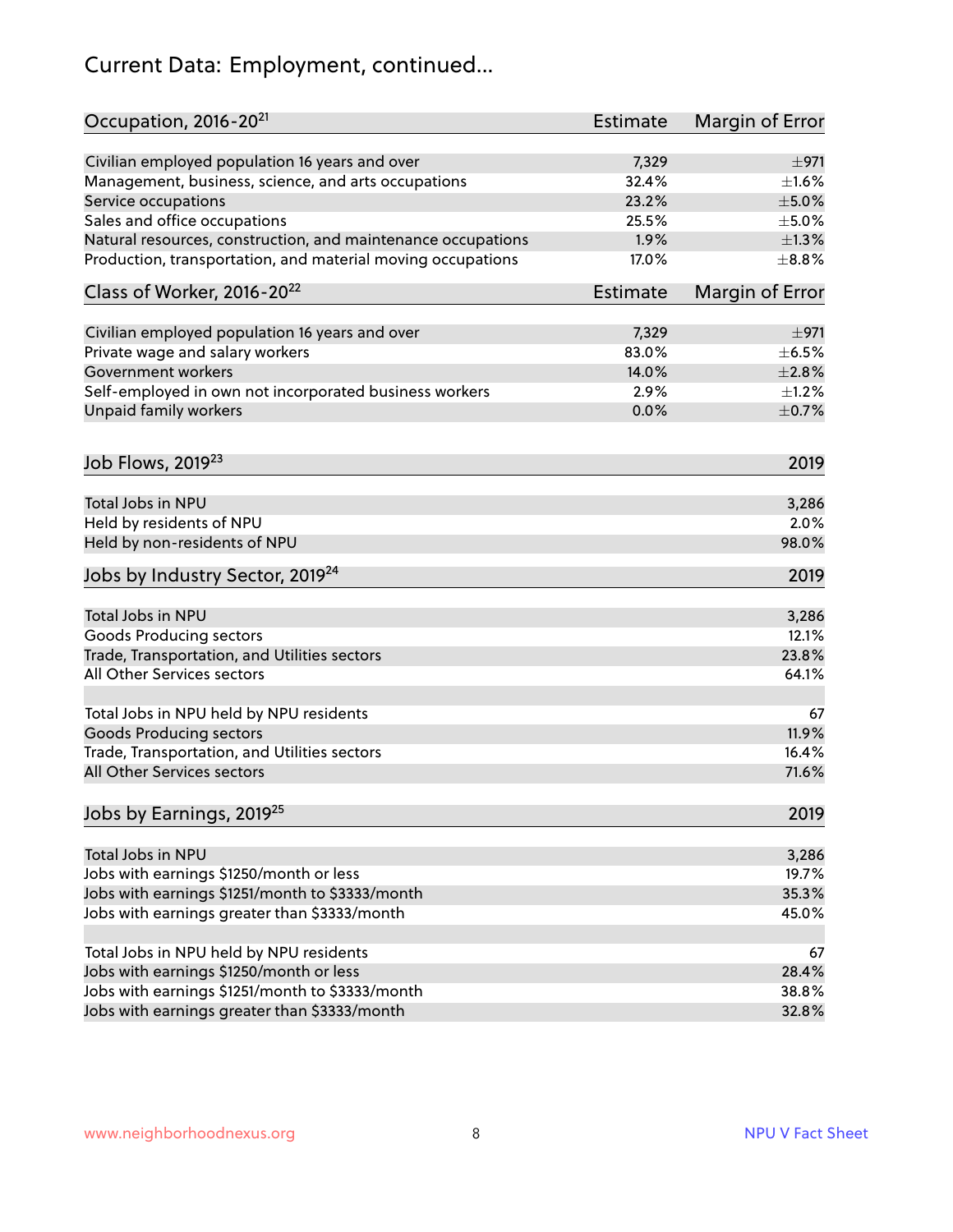## Current Data: Employment, continued...

| Jobs by Age of Worker, 2019 <sup>26</sup> | 2019  |
|-------------------------------------------|-------|
|                                           |       |
| Total Jobs in NPU                         | 3,286 |
| Jobs with workers age 29 or younger       | 19.3% |
| Jobs with workers age 30 to 54            | 56.9% |
| Jobs with workers age 55 or older         | 23.9% |
|                                           |       |
| Total Jobs in NPU held by NPU residents   | 67    |
| Jobs with workers age 29 or younger       | 13.4% |
| Jobs with workers age 30 to 54            | 74.6% |
| Jobs with workers age 55 or older         | 11.9% |

#### Current Data: Education

| School Enrollment, 2016-20 <sup>27</sup>       | Estimate | Margin of Error |
|------------------------------------------------|----------|-----------------|
|                                                |          |                 |
| Population 3 years and over enrolled in school | 4,574    | ±952            |
| Nursery school, preschool                      | 5.9%     | $+2.1%$         |
| Kindergarten                                   | 9.1%     | $\pm$ 5.7%      |
| Elementary school (grades 1-8)                 | 38.8%    | $\pm$ 7.2%      |
| High school (grades 9-12)                      | 15.7%    | $\pm$ 6.2%      |
| College or graduate school                     | 30.5%    | $\pm$ 4.9%      |

| Educational Attainment, 2016-20 <sup>28</sup> | <b>Estimate</b> | Margin of Error |
|-----------------------------------------------|-----------------|-----------------|
|                                               |                 |                 |
| Population 25 years and over                  | 10,338          | $\pm$ 1,112     |
| Less than 9th grade                           | 2.8%            | $\pm 1.5\%$     |
| 9th to 12th grade, no diploma                 | 12.9%           | $\pm$ 3.9%      |
| High school graduate (includes equivalency)   | 30.9%           | $\pm$ 6.6%      |
| Some college, no degree                       | 18.5%           | $\pm 2.9\%$     |
| Associate's degree                            | $7.1\%$         | $\pm 2.0\%$     |
| Bachelor's degree                             | 16.9%           | $\pm 2.6\%$     |
| Graduate or professional degree               | 10.9%           | $\pm 2.3\%$     |
|                                               |                 |                 |
| Percent high school graduate or higher        | 84.4%           | $+2.4%$         |
| Percent bachelor's degree or higher           | 27.9%           | $\pm 2.8\%$     |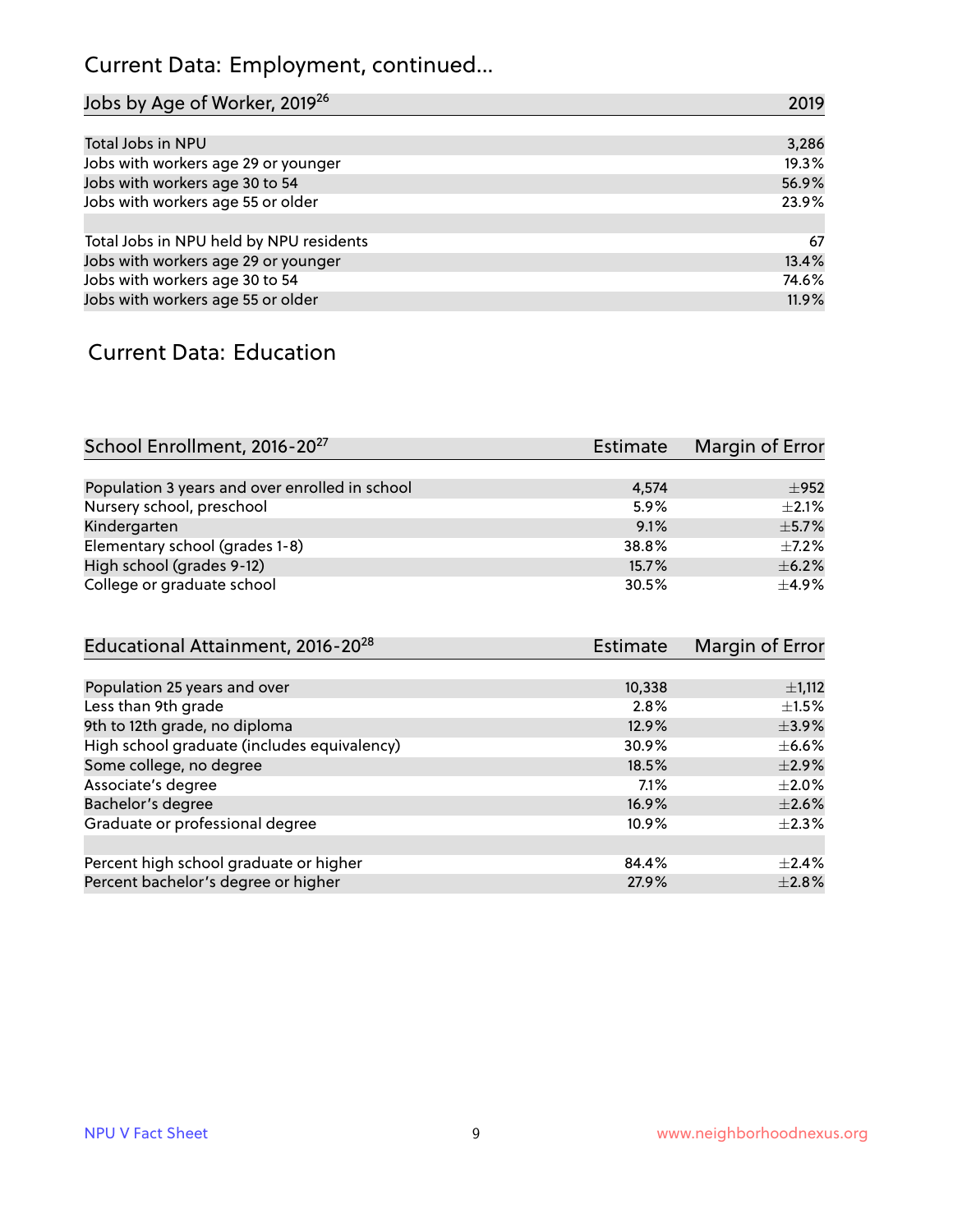#### Current Data: Housing

| Households by Type, 2016-20 <sup>29</sup>            | <b>Estimate</b> | Margin of Error        |
|------------------------------------------------------|-----------------|------------------------|
|                                                      |                 |                        |
| Total households                                     | 6,983           | $\pm 794$              |
| Family households (families)                         | 38.9%           | $\pm$ 4.3%             |
| With own children under 18 years                     | 22.0%           | $\pm$ 5.0%             |
| Married-couple family                                | 11.3%           | ±1.9%                  |
| With own children of the householder under 18 years  | 4.4%            | $\pm1.6\%$             |
| Male householder, no spouse present, family          | 5.4%            | $\pm$ 3.3%             |
| With own children of the householder under 18 years  | 2.4%            | $\pm 3.0\%$            |
| Female householder, no spouse present, family        | 22.2%           | $\pm$ 3.9%             |
| With own children of the householder under 18 years  | 15.2%           | $\pm 4.1\%$            |
| Nonfamily households                                 | 61.1%           | $\pm$ 7.9%             |
| Householder living alone                             | 49.4%           | $\pm$ 8.5%             |
| 65 years and over                                    | 12.2%           | $\pm$ 3.0%             |
|                                                      |                 |                        |
| Households with one or more people under 18 years    | 24.3%           | $\pm$ 5.0%             |
| Households with one or more people 65 years and over | 17.0%           | $\pm 2.9\%$            |
|                                                      |                 |                        |
| Average household size                               | 2.24            | $\pm$ 0.11             |
| Average family size                                  | 3.55            | $\pm$ 0.24             |
| Housing Occupancy, 2016-20 <sup>30</sup>             | <b>Estimate</b> | Margin of Error        |
| Total housing units                                  | 8,462           | $\pm 781$              |
| Occupied housing units                               | 82.5%           | $\pm$ 5.5%             |
| Vacant housing units                                 | 17.5%           | $\pm 1.7\%$            |
|                                                      |                 |                        |
| Homeowner vacancy rate                               | 8.6             | $\pm 3.6$              |
| Rental vacancy rate                                  | 6.6             | $+1.9$                 |
| Units in Structure, 2016-20 <sup>31</sup>            | Estimate        | <b>Margin of Error</b> |
|                                                      |                 |                        |
| Total housing units                                  | 8,462           | $\pm 781$              |
| 1-unit, detached                                     | 40.9%           | $\pm 1.0\%$            |
| 1-unit, attached                                     | 2.4%            | $\pm 1.1\%$            |
| 2 units                                              | 4.4%            | $\pm 1.3\%$            |
| 3 or 4 units                                         | 4.2%            | $\pm1.7\%$             |
| 5 to 9 units                                         | 7.0%            | $\pm 2.3\%$            |
| 10 to 19 units                                       | 9.7%            | ±6.9%                  |
| 20 or more units                                     | 30.9%           | $\pm 4.5\%$            |
| Mobile home                                          | 0.4%            | $\pm$ 0.6%             |
| Boat, RV, van, etc.                                  | $0.0\%$         | $\pm$ 0.4%             |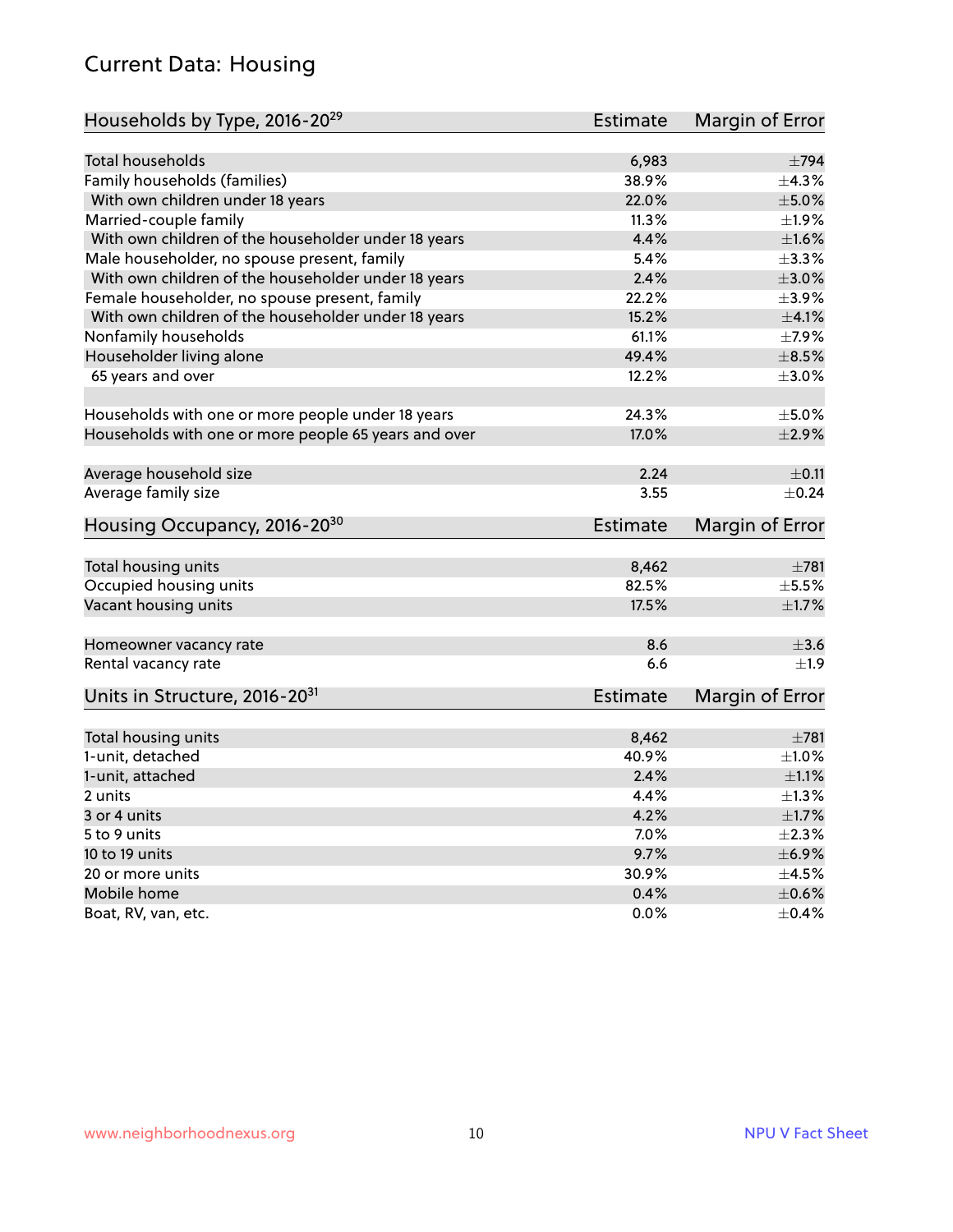#### Current Data: Housing, continued...

| Year Structure Built, 2016-20 <sup>32</sup>    | Estimate        | <b>Margin of Error</b> |
|------------------------------------------------|-----------------|------------------------|
| Total housing units                            | 8,462           | $\pm 781$              |
| Built 2014 or later                            | 1.7%            | $\pm$ 0.9%             |
| Built 2010 to 2013                             | 4.9%            | $\pm 2.5\%$            |
| Built 2000 to 2009                             | 29.9%           | $\pm 4.5\%$            |
| Built 1990 to 1999                             | 12.1%           | $\pm 2.4\%$            |
| Built 1980 to 1989                             | 6.6%            | $\pm 2.1\%$            |
| Built 1970 to 1979                             | 4.4%            | $\pm 1.2\%$            |
| Built 1960 to 1969                             | 10.2%           | ±7.3%                  |
| Built 1950 to 1959                             | 7.3%            | ±1.9%                  |
| Built 1940 to 1949                             | 5.6%            | $\pm$ 1.4%             |
| Built 1939 or earlier                          | 17.5%           | $\pm1.6\%$             |
| Housing Tenure, 2016-2033                      | Estimate        | Margin of Error        |
| Occupied housing units                         | 6,983           | $\pm 794$              |
| Owner-occupied                                 | 22.7%           | $\pm$ 0.9%             |
| Renter-occupied                                | 77.3%           | $\pm$ 7.0%             |
| Average household size of owner-occupied unit  | 2.65            | $\pm$ 0.22             |
| Average household size of renter-occupied unit | 2.12            | $\pm$ 0.15             |
| Residence 1 Year Ago, 2016-20 <sup>34</sup>    | <b>Estimate</b> | <b>Margin of Error</b> |
| Population 1 year and over                     | 15,614          | $\pm$ 1,778            |
| Same house                                     | 79.6%           | $\pm 4.5\%$            |
| Different house in the U.S.                    | 20.2%           | $\pm$ 3.7%             |
| Same county                                    | 12.4%           | ±3.3%                  |
| Different county                               | 7.8%            | $\pm 2.3\%$            |
| Same state                                     | 4.5%            | $\pm1.7\%$             |
| Different state                                | 3.3%            | $\pm1.6\%$             |
| Abroad                                         | 0.2%            | $\pm$ 0.3%             |
| Value of Housing Unit, 2016-20 <sup>35</sup>   | <b>Estimate</b> | Margin of Error        |
| Owner-occupied units                           | 1,582           | ±191                   |
| Less than \$50,000                             | 7.5%            | ±7.4%                  |
| \$50,000 to \$99,999                           | 10.3%           | $\pm$ 5.7%             |
| \$100,000 to \$149,999                         | 9.6%            | ±3.8%                  |
| \$150,000 to \$199,999                         | 18.1%           | $\pm$ 5.3%             |
| \$200,000 to \$299,999                         | 16.4%           | $\pm$ 5.2%             |
| \$300,000 to \$499,999                         | 25.5%           | ±6.8%                  |
| \$500,000 to \$999,999                         | 11.6%           | $\pm$ 6.6%             |
| \$1,000,000 or more                            | 0.9%            | $\pm$ 4.1%             |
| Mortgage Status, 2016-20 <sup>36</sup>         | Estimate        | Margin of Error        |
| Owner-occupied units                           | 1,582           | ±191                   |
| Housing units with a mortgage                  | 72.3%           | $\pm$ 7.5%             |
|                                                |                 |                        |

Housing units without a mortgage  $\pm$  5.7%  $\pm$  5.7%  $\pm$  5.7%  $\pm$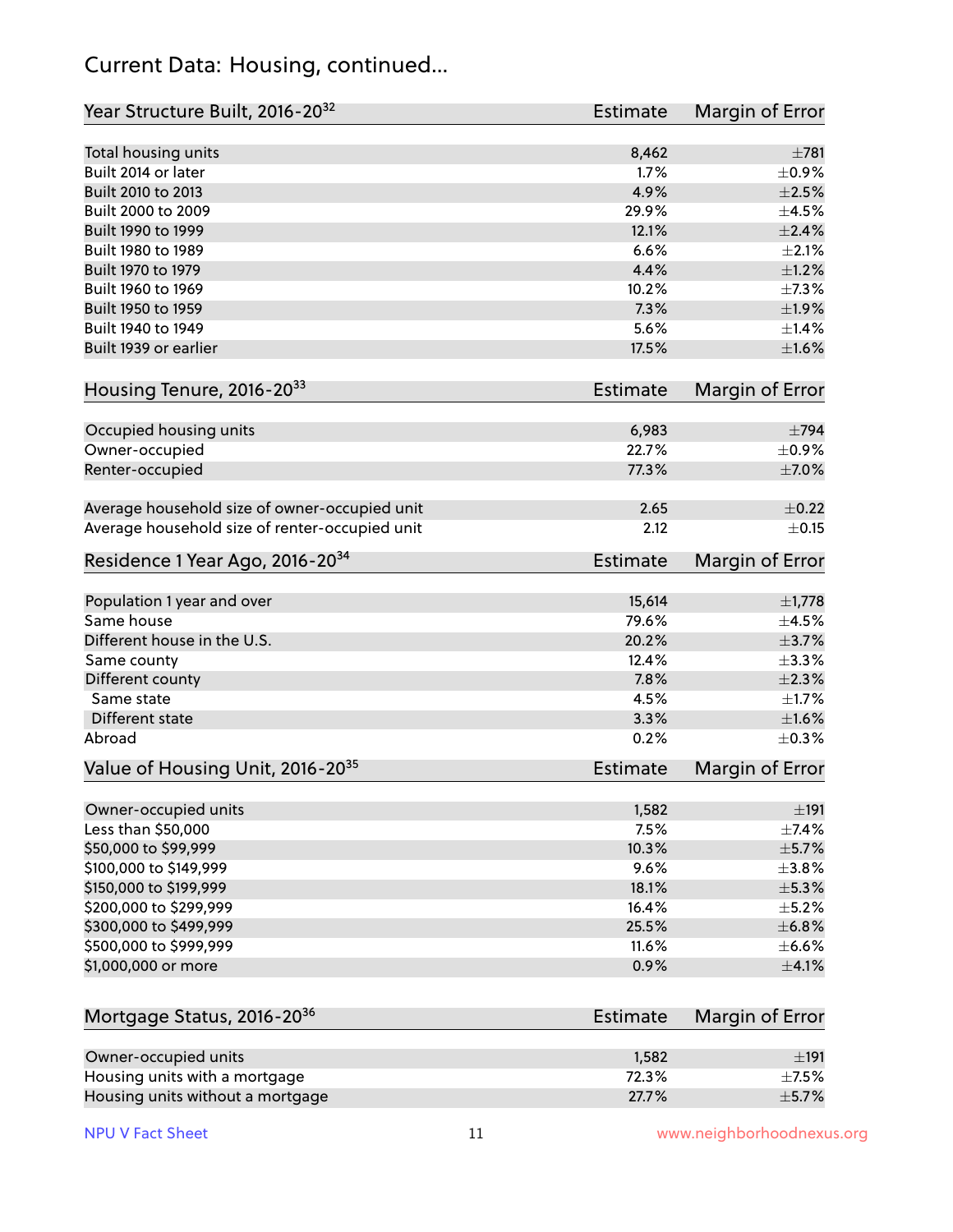## Current Data: Housing, continued...

| Selected Monthly Owner Costs, 2016-20 <sup>37</sup> | Estimate | Margin of Error |
|-----------------------------------------------------|----------|-----------------|
|                                                     |          |                 |
| Housing units with a mortgage                       | 1,143    | $\pm$ 182       |
| Less than \$300                                     | 0.0%     | $\pm$ 4.7%      |
| \$300 to \$499                                      | 0.0%     | $\pm$ 4.7%      |
| \$500 to \$999                                      | 22.4%    | $\pm$ 7.2%      |
| \$1,000 to \$1,499                                  | 27.1%    | $\pm$ 6.1%      |
| \$1,500 to \$1,999                                  | 23.8%    | $\pm$ 7.4%      |
| \$2,000 to \$2,999                                  | 21.2%    | ±10.8%          |
| \$3,000 or more                                     | 5.6%     | $\pm$ 6.8%      |
|                                                     |          |                 |
| Median (dollars)                                    | \$1,510  | ±115            |
|                                                     |          |                 |
| Housing units without a mortgage                    | 439      | ±105            |
| Less than \$150                                     | 0.0%     | ±12.2%          |
| \$150 to \$249                                      | 10.0%    | $\pm$ 12.5%     |
| \$250 to \$349                                      | 23.6%    | ±12.9%          |
| \$350 to \$499                                      | 31.6%    | $\pm$ 15.5%     |
| \$500 to \$699                                      | 20.8%    | ±13.0%          |
| \$700 or more                                       | 14.0%    | ±26.2%          |
|                                                     |          |                 |
| Median (dollars)                                    | \$416    | $\pm$ 43        |

| Selected Monthly Owner Costs as a Percentage of | <b>Estimate</b> | Margin of Error |
|-------------------------------------------------|-----------------|-----------------|
| Household Income, 2016-20 <sup>38</sup>         |                 |                 |
|                                                 |                 |                 |
| Housing units with a mortgage <sup>39</sup>     | 1,131           | $\pm 207$       |
| Less than 20.0 percent                          | 48.5%           | $\pm$ 7.7%      |
| 20.0 to 24.9 percent                            | 11.3%           | $\pm$ 5.4%      |
| 25.0 to 29.9 percent                            | 8.1%            | $\pm$ 4.2%      |
| 30.0 to 34.9 percent                            | 6.9%            | $\pm$ 5.4%      |
| 35.0 percent or more                            | 25.1%           | $\pm$ 9.5%      |
|                                                 |                 |                 |
| Housing units without a mortgage <sup>40</sup>  | 427             | $\pm$ 140       |
| Less than 10.0 percent                          | 35.2%           | ±11.0%          |
| 10.0 to 14.9 percent                            | 16.9%           | $\pm$ 9.8%      |
| 15.0 to 19.9 percent                            | 14.7%           | $\pm$ 10.2%     |
| 20.0 to 24.9 percent                            | $1.7\%$         | $\pm$ 8.6%      |
| 25.0 to 29.9 percent                            | 7.6%            | $\pm$ 8.8%      |
| 30.0 to 34.9 percent                            | 5.6%            | $\pm$ 9.5%      |
| 35.0 percent or more                            | 18.3%           | ±16.6%          |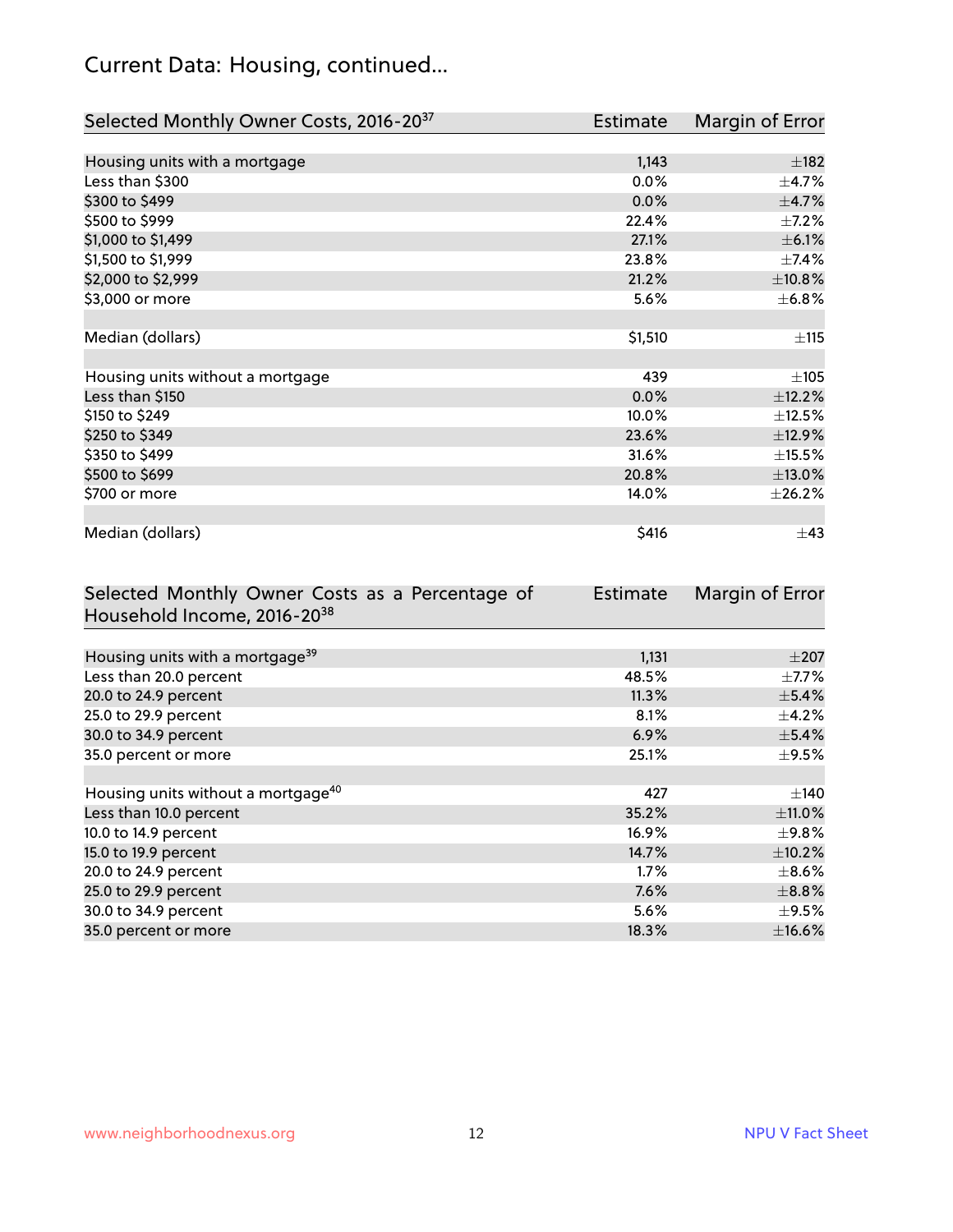#### Current Data: Housing, continued...

| Gross Rent, 2016-20 <sup>41</sup>               | Estimate | Margin of Error |
|-------------------------------------------------|----------|-----------------|
|                                                 |          |                 |
| Occupied units paying rent                      | 5,297    | $\pm 779$       |
| Less than \$200                                 | 5.5%     | $\pm 2.8\%$     |
| \$200 to \$499                                  | 18.4%    | ±4.3%           |
| \$500 to \$749                                  | 26.7%    | ±12.6%          |
| \$750 to \$999                                  | 16.1%    | $\pm 2.9\%$     |
| \$1,000 to \$1,499                              | 28.1%    | $\pm$ 5.1%      |
| \$1,500 to \$1,999                              | 4.0%     | $\pm$ 1.3%      |
| \$2,000 or more                                 | 1.3%     | $\pm 1.5\%$     |
| Median (dollars)                                | \$739    | ±49             |
|                                                 |          |                 |
| No rent paid                                    | 104      | $\pm 60$        |
|                                                 |          |                 |
| Gross Rent as a Percentage of Household Income, | Estimate | Margin of Error |
| $2016 - 20^{42}$                                |          |                 |
|                                                 |          |                 |
| Occupied units paying rent <sup>43</sup>        | 5,060    | $\pm$ 849       |
| Less than 15.0 percent                          | 8.6%     | $\pm 2.9\%$     |
| 15.0 to 19.9 percent                            | 10.0%    | $\pm 2.9\%$     |
| 20.0 to 24.9 percent                            | 12.6%    | $\pm$ 6.2%      |
| 25.0 to 29.9 percent                            | 14.3%    | $\pm$ 4.5%      |
| 30.0 to 34.9 percent                            | 6.1%     | $\pm 1.9\%$     |
| 35.0 percent or more                            | 48.3%    | $\pm$ 11.0%     |

## Current Data: Transportation

| Commuting to Work, 2016-20 <sup>44</sup>  | Estimate | Margin of Error |
|-------------------------------------------|----------|-----------------|
|                                           |          |                 |
| Workers 16 years and over                 | 6,799    | $\pm 840$       |
| Car, truck, or van - drove alone          | 57.0%    | $\pm$ 4.7%      |
| Car, truck, or van - carpooled            | 6.5%     | $\pm 2.1\%$     |
| Public transportation (excluding taxicab) | 17.2%    | $\pm$ 3.9%      |
| Walked                                    | 3.4%     | $\pm 2.0\%$     |
| Other means                               | 6.8%     | ±3.4%           |
| Worked at home                            | 9.0%     | $\pm$ 4.1%      |
|                                           |          |                 |
| Mean travel time to work (minutes)        | 27.0     | $\pm$ 4.4       |

| Access to a Vehicle, 2016-20 <sup>45</sup> | Estimate | Margin of Error |
|--------------------------------------------|----------|-----------------|
|                                            |          |                 |
| Occupied housing units                     | 6,983    | $\pm$ 794       |
| No vehicles available                      | 30.9%    | $+4.0\%$        |
| 1 vehicle available                        | 48.1%    | $\pm$ 9.1%      |
| 2 vehicles available                       | 14.7%    | ±1.9%           |
| 3 or more vehicles available               | 6.4%     | $\pm$ 2.4%      |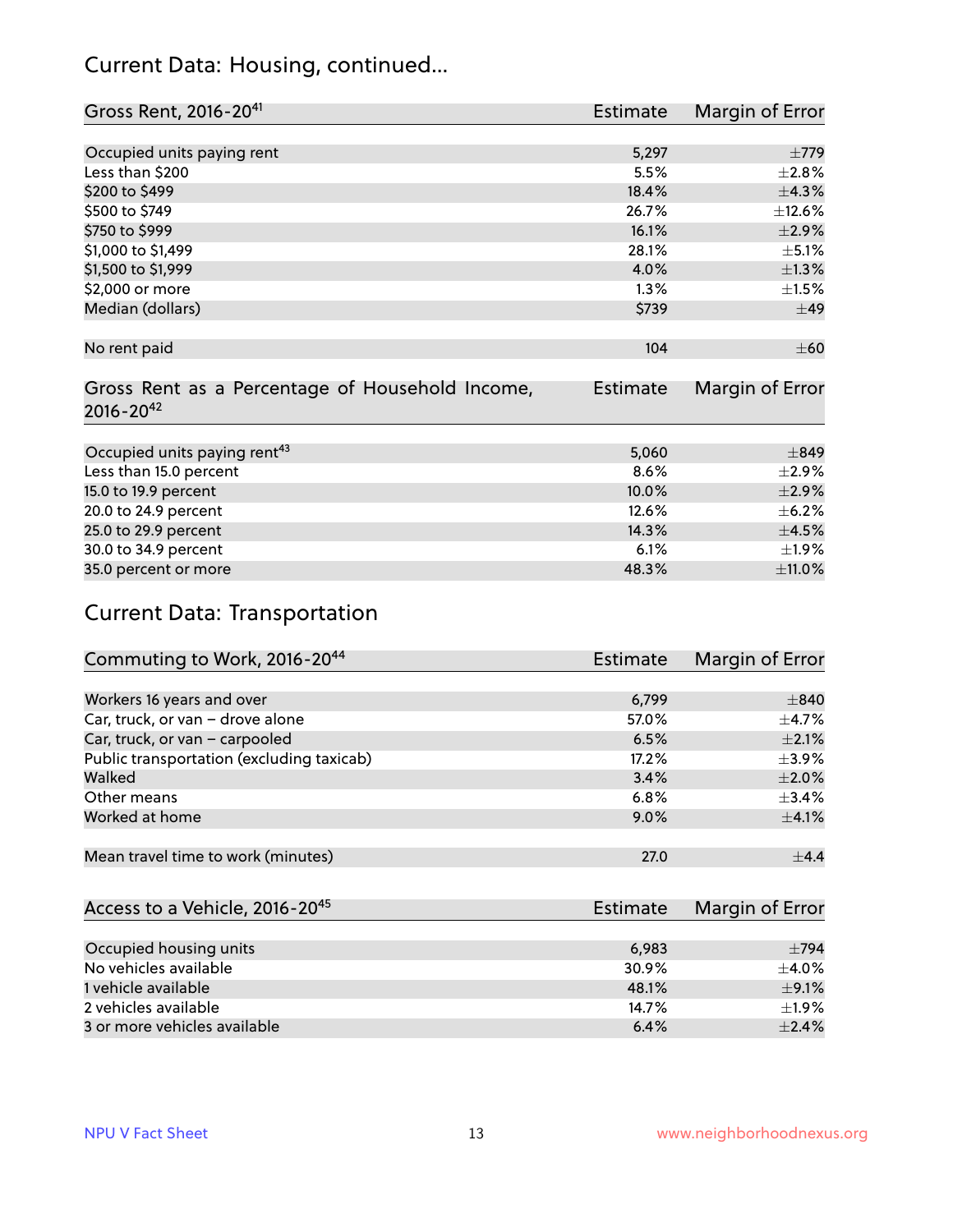#### Current Data: Health

| Health Insurance coverage, 2016-2046                    | <b>Estimate</b> | Margin of Error |
|---------------------------------------------------------|-----------------|-----------------|
|                                                         |                 |                 |
| Civilian Noninstitutionalized Population                | 15,889          | $\pm$ 1,928     |
| With health insurance coverage                          | 82.9%           | ±13.3%          |
| With private health insurance coverage                  | 46.7%           | $\pm$ 7.6%      |
| With public health coverage                             | 43.1%           | $\pm$ 4.7%      |
| No health insurance coverage                            | 17.1%           | $\pm$ 4.2%      |
| Civilian Noninstitutionalized Population Under 19 years | 4,140           | $\pm$ 4,140     |
| No health insurance coverage                            | 1.4%            | $\pm1.8\%$      |
|                                                         |                 |                 |
| Civilian Noninstitutionalized Population 19 to 64 years | 10,393          | $\pm$ 1,202     |
| In labor force:                                         | 7,863           | ±1,041          |
| Employed:                                               | 7,113           | ±1,006          |
| With health insurance coverage                          | 77.0%           | $\pm$ 1.2%      |
| With private health insurance coverage                  | 65.9%           | $\pm$ 12.5%     |
| With public coverage                                    | 12.1%           | $\pm$ 5.1%      |
| No health insurance coverage                            | 23.0%           | $\pm$ 8.8%      |
|                                                         |                 |                 |
| Unemployed:                                             | 750             | ±1,006          |
| With health insurance coverage                          | 43.1%           | ±15.7%          |
| With private health insurance coverage                  | 27.1%           | ±16.9%          |
| With public coverage                                    | 21.2%           | $\pm$ 8.1%      |
| No health insurance coverage                            | 56.9%           | ±15.3%          |
|                                                         |                 |                 |
| Not in labor force:                                     | 2,530           | $\pm 458$       |
| With health insurance coverage                          | 76.5%           | $\pm$ 6.7%      |
| With private health insurance coverage                  | 29.2%           | $\pm$ 6.5%      |
| With public coverage                                    | 54.2%           | $\pm$ 9.4%      |
| No health insurance coverage                            | 23.5%           | $\pm$ 8.4%      |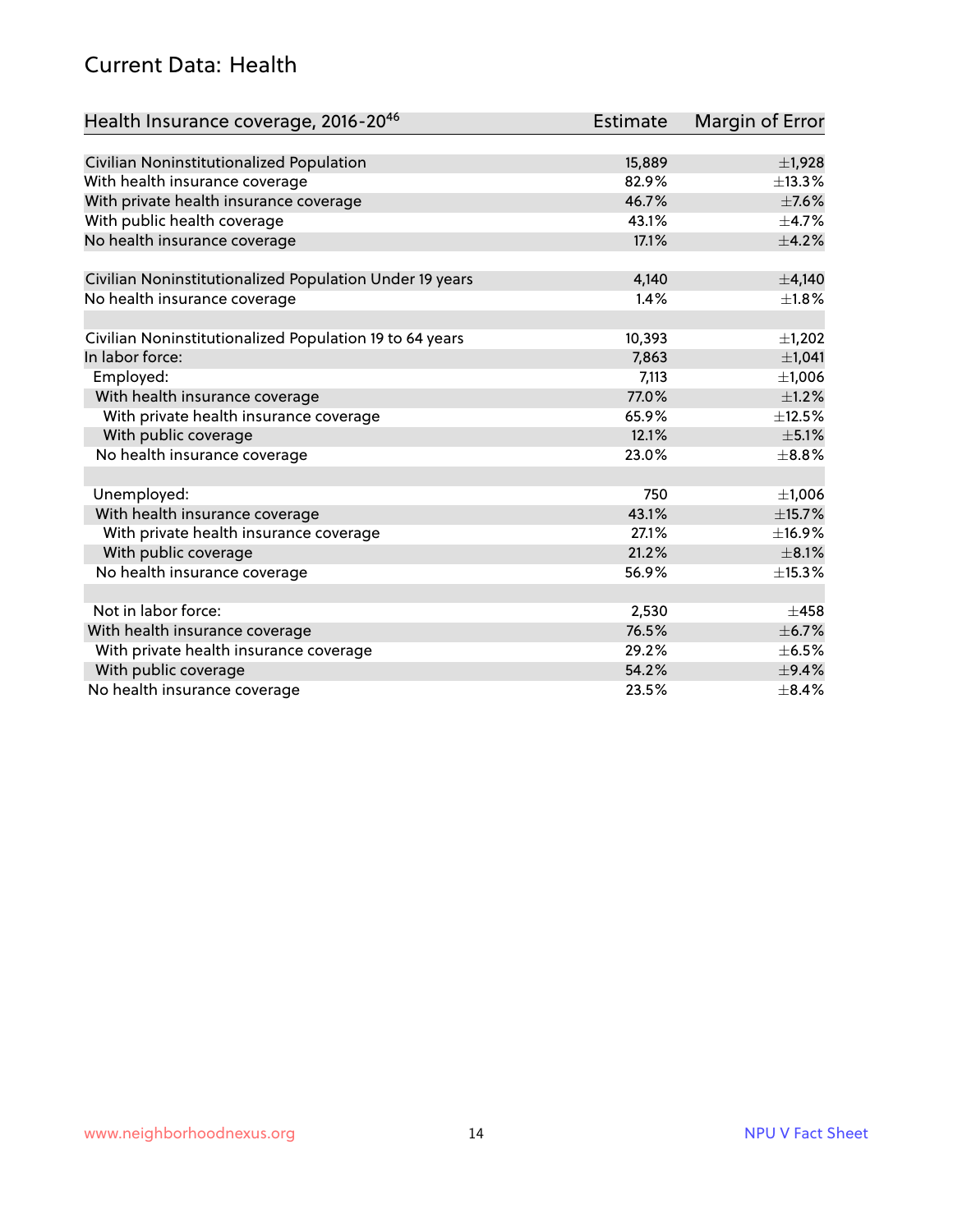#### Notes:

- 1. Source: U.S. Census Bureau, Decennial Census 2000, SF1 tables P8, P12; American Community Survey, tables B01001, B03002
- 2. This category includes Pacific Islanders, Native Americans and Alaska Natives, people who identify as some other race, and those who identify as bi/multi racial.
- 3. Source: U.S. Census Bureau, Decennial Census 2000, SF1 tables P15, P16, P18, P19; American Community Survey, tables B11001, B11005, B11003
- 4. Source: U.S. Census Bureau, Decennial Census 2000, SF3 table P37; American Community Survey, table B15002
- 5. Source: U.S. Census Bureau, Longitudinal Employer-Household Dynamics Residential Area Characteristics, Table JT01 (Primary Jobs); Workplace Area Characteristics, Table JT00 (All Jobs)
- 6. Source: U.S. Census Bureau, Decennial Census 2000, SF3 tables P52, P87; American Community Survey, tables B19001, B17001
- 7. Source: U.S. Census Bureau, Decennial Census 2000, SF1 tables H3, H4; American Community Survey, tables B25002, B25009
- 8. Source: U.S. Census Bureau, Decennial Census 2000, SF3 table H44; American Community Survey, tables B25044
- 9. Source: Atlanta Police Department, COBRA; U.S. Census Bureau, American Community Survey, table B01001
- 10. Source: U.S. Census Bureau, American Community Survey, table B01001
- 11. Source: U.S. Census Bureau, American Community Survey, table B03002
- 12. Source: U.S. Census Bureau, American Community Survey, table B05002
- 13. Source: U.S. Census Bureau, American Community Survey, table B05003
- 14. Source: U.S. Census Bureau, American Community Survey, tables B19001, B19025, B19051, B19061, B19055, B19065, B19059, B19069, B19056, B19066, B19057, B19067, B22001, B19101, B19127
- 15. Source: U.S. Census Bureau, American Community Survey, tables B19201, B19214, B20017, B19313
- 16. Source: U.S. Census Bureau, American Community Survey, table B17010
- 17. Source: U.S. Census Bureau, American Community Survey, tables B17001, B17006, B17021, B17007. Table totals may be lower than the total population, as they are based on the population for whom poverty status is determined.
- 18. Source: U.S. Census Bureau, American Community Survey, B17001H, B17001B, B17001D, B17001I. Table totals may be lower than the total population, as they are based on the population for whom poverty status is determined.
- 19. Source: U.S. Census Bureau, American Community Survey, tables B23001, B23008
- 20. Source: U.S. Census Bureau, American Community Survey, table C24030
- 21. Source: U.S. Census Bureau, American Community Survey, table C24010
- 22. Source: U.S. Census Bureau, American Community Survey, table B24080
- 23. Source: U.S. Census Bureau, Longitudinal Employer-Household Dynamics Origin-Destination Data, Tables JT00 Main and JT00 Aux
- 24. Source: U.S. Census Bureau, Longitudinal Employer-Household Dynamics Origin-Destination Data, Tables JT00 Main and JT00 Aux
- 25. Source: U.S. Census Bureau, Longitudinal Employer-Household Dynamics Origin-Destination Data, Tables JT00 Main and JT00 Aux
- 26. Source: U.S. Census Bureau, Longitudinal Employer-Household Dynamics Origin-Destination Data, Tables JT00 Main and JT00 Aux
- 27. Source: U.S. Census Bureau, American Community Survey, table B14001
- 28. Source: U.S. Census Bureau, American Community Survey, table B15002
- 29. Source: U.S. Census Bureau, American Community Survey, tables B11001, B11003, B11007, B11005, B09019
- 30. Source: U.S. Census Bureau, American Community Survey, tables B25002, B25003, B25004
- 31. Source: U.S. Census Bureau, American Community Survey, table B25024
- 32. Source: U.S. Census Bureau, American Community Survey, table B25034
- 33. Source: U.S. Census Bureau, American Community Survey, tables B25009, B25008, B25003
- 34. Source: U.S. Census Bureau, American Community Survey, table B07003
- 35. Source: U.S. Census Bureau, American Community Survey, table B25075. This value is self-reported and may differ from home values as determined by the County Tax Assessor.
- 36. Source: U.S. Census Bureau, American Community Survey, table B25081
- 37. Source: U.S. Census Bureau, American Community Survey, table B25087
- 38. Source: U.S. Census Bureau, American Community Survey, table B25091
- 39. Excludes units where Selected Monthly Owner Costs as a Percentage of Income cannot be computed.
- 40. Excludes units where Selected Monthly Owner Costs as a Percentage of Income cannot be computed.
- 41. Source: U.S. Census Bureau, American Community Survey, table B25063
- 42. Source: U.S. Census Bureau, American Community Survey, table B25070
- 43. Excludes units where Gross Rent as a Percentage of Income cannot be computed.
- 44. Source: U.S. Census Bureau, American Community Survey, tables B08101, B08013
- 45. Source: U.S. Census Bureau, American Community Survey, table B25044
- 46. Source: U.S. Census Bureau, American Community Survey, tables B18135, B27011

The dagger (†) symbol denotes values that cannot be computed.